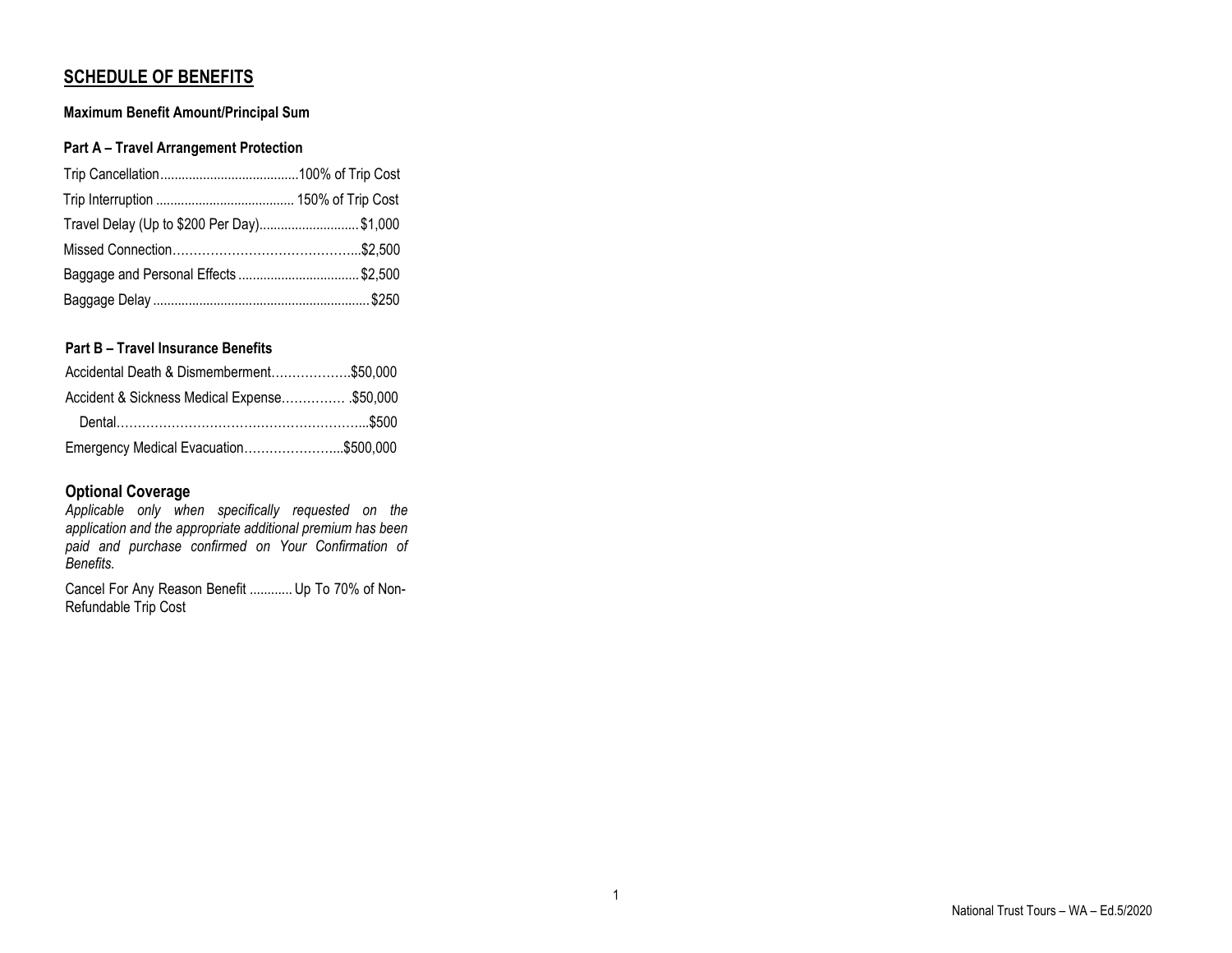# **UNITED STATES FIRE INSURANCE COMPANY**

Administrative Office: 5 Christopher Way, Eatontown, New Jersey 07724 (Called "the Company")

#### **INDIVIDUAL TRAVEL PROTECTION POLICY**

#### **THIS IS A LIMITED BENEFIT, SHORT-TERM TRAVEL POLICY**

This is a legal contract between United States Fire Insurance Company and You. This Policy is issued in consideration of the Application and payment of the appropriate plan cost. United States Fire Insurance Company, herein called the Company, will pay You the benefits described in this Policy, subject to all Policy limitation, and exclusions, when You sustain a loss specified under a provision of the Policy under which You are covered, as shown in the Confirmation of Benefits and Evidence of Benefits. The entire contract is made up of the Policy and any attachments. No agent may change it in any way. Only an officer of the Company can approve a change. Any such change must be shown in the Policy or its attachments.

#### **FOURTEEN-DAY LOOK**

You may cancel this Policy by giving the Company or the agent written notice within the first to occur of the following: (a) 14 days from the Effective Date of Your Policy; or (b) Your Scheduled Departure Date. If You do this, the Company will refund Your premium paid provided no Insured has filed a claim under this Policy.

Signed for the Company,

Chairman and CEO,

Marc J. Adèe

#### **TABLE OF CONTENTS**

| <b>INSURING PROVISIONS</b>      | <b>FACE PAGE</b> |
|---------------------------------|------------------|
| <b>PERIOD OF COVERAGE</b>       | <b>SECTION 1</b> |
| <b>GENERAL PROVISIONS</b>       | <b>SECTION 2</b> |
| <b>BENEFITS AND LIMITATIONS</b> | <b>SECTION 3</b> |

#### **SECTION I. PERIOD OF COVERAGE**

The "Effective Date" of Your Travel Protection Policy begins at 12:01 a.m. following the postmark of Your application or 12:01 a.m. following the date You apply by phone or fax and pay the required plan cost. The Trip Cancellation Benefit begins on the Effective Date. The Trip Delay Benefit is in force while You are en route to and from Your Trip. All other Benefits begin on 12:01 a.m. on the later of Your Scheduled Departure Date or the Effective Date of Your Travel Protection Policy, as described above. Benefits end for all Insureds when You cancel Your Trip, when You return home, or when You complete the term of Your Trip.

#### **SECTION 2. GENERAL PROVISIONS**

**Notice of Claim**: Notice of claim must be reported within 20 days after a loss occurs or as soon as is reasonably possible. You or someone on Your behalf may give the notice. The notice should be given to the Company or designated representative and should include sufficient information to identify the Insured.

**Claim Forms**: When notice of claim is received by the Company or designated representative, forms for filing proof of loss will be furnished. If these forms are not sent within 15 days, the proof of loss requirements can be met by sending a written statement of what happened. This statement must be received within the time given for filing proof of loss.

**Proof of Loss**: Proof of loss must be provided within 90 days after the date of the loss or as soon as is reasonably possible. Proof must, however, be furnished no later than 12 months from the time it is otherwise required, except in the absence of legal capacity.

**Time of Payment of Claims**: benefits for loss of life are payable to You. The first individual named on the application form is the beneficiary for all other insureds. All or a portion of all other benefits provided by this Policy may, at the option if the Company, be paid directly to the provider of the services(s). All benefits not paid to the provider will be paid to You. Other than for loss of life, if any benefit is payable to either another Insured or Your beneficiary who is a minor or otherwise not able to give a valid release or Your estate, the Company may pay up to \$1,000 to Your beneficiary or any relative to whom the Company finds entitled to the payment. Any payment

made in good faith shall fully discharge the Company from obligations under this Policy to the extent of such payment.

**Payment of Claims**: All benefits are payable to You, if alive. Otherwise benefits are payable to Your estate.

**Physician Examination and Autopsy:** The Company, at the expense of the Company, may have an Insured examined when and as often as is reasonable while the claim is pending. The Company may have an autopsy done (at the expense of the Company) where it is not forbidden by law.

**Legal Actions:** No legal action for a claim can be brought against us until sixty (60) days after we receive proof of loss. No legal action for a claim can be brought against us more than three (3) years after the time required for giving proof of loss. This three (3) year time period is extended from the date proof of loss is filed and the date the claim is denied in whole or in part.

**Concealment and Misrepresentation:** The entire coverage will be void, if before, during or after a loss, any material fact or circumstance relating to this insurance has been intentionally concealed or misrepresented.

**Other Insurance with the Company:** An Insured may be covered under only one travel policy with the Company for each Trip. If an Insured is covered under more than one such policy, he or she may select the coverage that is to remain in effect. In the event of death, the selection will be made by the beneficiary or estate. Premiums paid (less claims paid) will be refunded for the duplicate coverage that does not remain in effect.

**Clerical Error:** Clerical error on the Company's part or that of a Travel Supplier in keeping records or furnishing information will not void an Insured's coverage if it is otherwise validly in force; nor will it continue an Insured's coverage if it is otherwise validly terminated under the terms of this Policy.

**Conformity with State Statutes:** The provisions of this Policy must conform with the laws of the state in which the Policy is issued. If any do not, they are hereby amended to conform.

**Subrogation:** If the Company has made a payment for a loss under this coverage, and the person to or for whom payment was made has a right to recover damages from the Third Party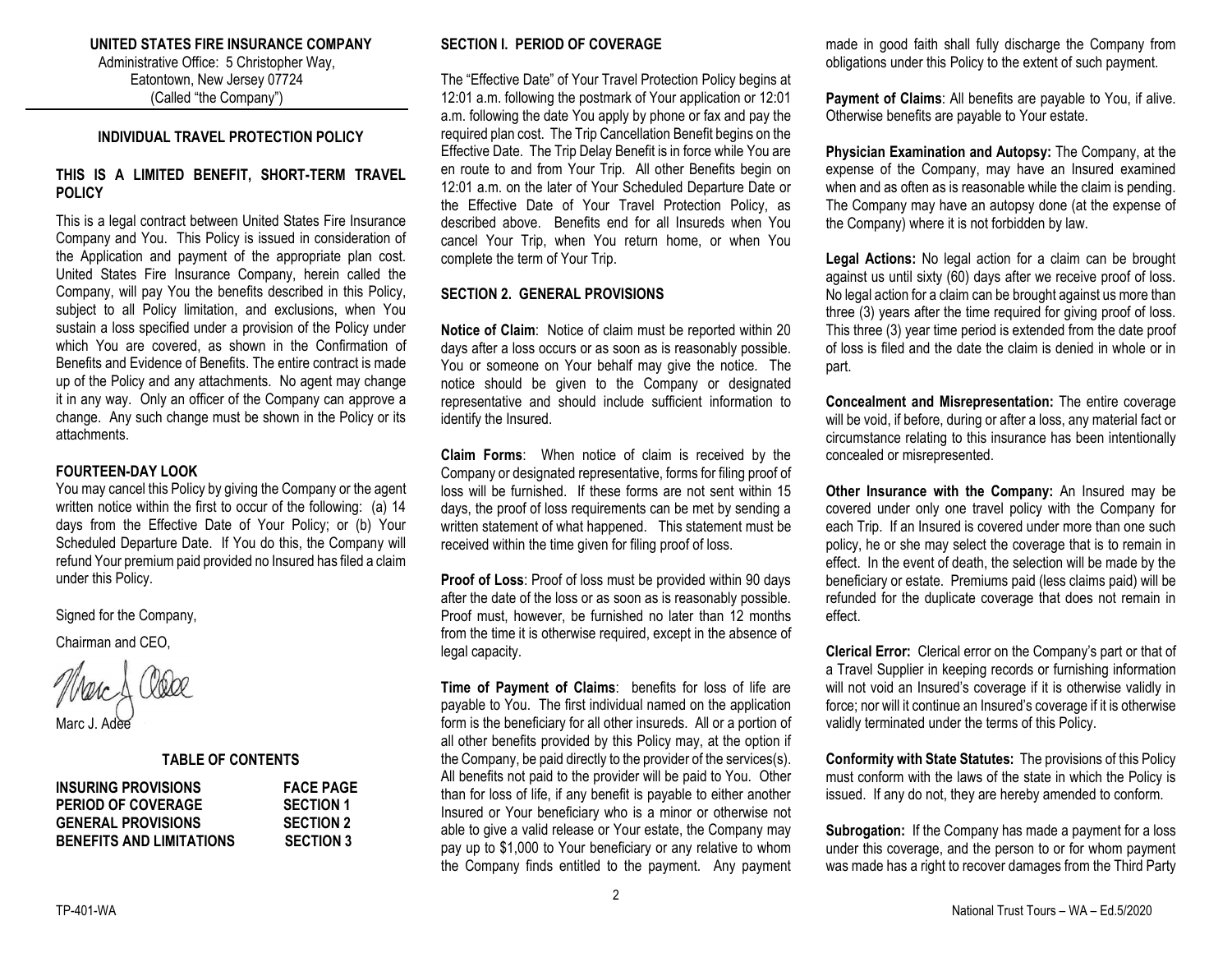responsible for the loss, the Company will be subrogated to that right. An Insured shall help the Company exercise the Company's rights in any reasonable way that the Company may request: nor do anything after the loss to prejudice the Company's rights: and in the event an Insured recovers damages from the Third Party responsible for the loss, the Insured will hold the proceeds of the recover for the Company in trust and reimburse the Company to the extent of the Company's previous payment for the loss. You are entitled to complete reimbursement for loss covered under this Policy before the Company is entitled to subrogation proceeds.

#### **SECTION 3. COMPREHENSIVE PROTECTION PLAN & POST DEPARTURE PROTECTION PLAN**

#### **EVIDENCE OF BENEFITS**

The following Benefits are provided under Your Policy as shown in Your Schedule of Benefits. Each Benefit is to all policy provisions not in conflict with the provisions of the particular Benefit provided.

#### **24-HOUR ACCIDENTAL DEATH AND DISMEMBERMENT**

#### **PART A. BENEFITS**

When an Insured sustains covered injuries resulting in any of the following losses within 365-days from the date of the Accident, benefits will be paid as follows:

|                                              |  |  |  | Loss of Both Feet, Both Hands or Both            |  |  |  |  |
|----------------------------------------------|--|--|--|--------------------------------------------------|--|--|--|--|
|                                              |  |  |  |                                                  |  |  |  |  |
| Loss of One Hand and One Foot. Principal Sum |  |  |  |                                                  |  |  |  |  |
|                                              |  |  |  | Loss of One Hand and One Eye or One Foot and One |  |  |  |  |
|                                              |  |  |  |                                                  |  |  |  |  |
|                                              |  |  |  | Loss of One Hand, One Foot or One                |  |  |  |  |
|                                              |  |  |  |                                                  |  |  |  |  |

The Principal Sum is shown in the Schedule of Benefits.

Loss of hand or hands, or foot or feet, means severance at or above the wrist joint or ankle joint, respectively, Loss of eye or eyes means the total and irrecoverable loss of the entire sight thereof. Only one of the amounts shown above (the largest applicable) will be paid for Injuries resulting from one Accident. The benefit for loss of: (a) two limbs; (b) both eyes; or (c) one limb and one eye is payable only when such loss results from the same Accident.

These benefits will not duplicate any benefits payable under the Policy or any coverage(s) attached to the Policy.

### **PART B. EXPOSURE AND DISAPPEARANCE**

If, while insured under this Benefit, an Insured is unavoidably exposed to the elements because of a covered Accident and suffers a loss for which benefits are payable under this Benefit, such loss will be covered.

If, while insured under this Benefit, an Insured is in an Accident resulting in the disappearance, sinking or damaging of an air or water conveyance on which he or she is covered by this Benefit, and if his or her body has not been found within 52 weeks from the date of the Accident, it will be presumed, unless there is evidence to the contrary, that he or she suffered loss of life as a result of those Injuries.

#### **ACCIDENT MEDICAL EXPENSE**

The Maximum Benefit Amount under this Benefit for each Insured covered under the Policy is shown in the Schedule of Benefits.

### **PART A. DEFINITIONS**

"Eligible Expense" means expense incurred for services and supplies: (a) listed below; and (b) ordered or prescribed by a Legally Qualified Physician as Medically Necessary for diagnosis or treatment; which are limited to:

- i) the services of a Legally Qualified Physician;
- ii) Hospital or ambulatory medical-surgical center services (this will also include expenses for a cruise ship cabin or hotel room, not already included in the cost of the Insured's Trip, if recommended as a substitute for a hospital room for recovery of an Injury);
- iii) transportation furnished by a professional ambulance company to and/or from a Hospital; and
- iv) prescribed drugs, prosthetics and therapeutic services and supplies.

#### **PART B. BENEFITS**

Benefits will be paid for the expense incurred, up to the Maximum Benefit Amount, if an Insured incurs an Eligible Expense as a result of an accidental Injury that occurs during the Trip. An Insured must receive initial Medical Treatment for the Injury within 30 days after the date of the Accident that caused the Injury. All services, supplies or treatment must be received within the 52 weeks following the date of the Accident.

Benefits will include expenses for emergency dental treatment not to exceed the amount shown in the Schedule of Benefits.

Benefits will not be paid in excess of the Usual and Customary Charges.

Advance payment will be made to a Hospital, up to the Maximum Benefit Amount, if needed to secure an Insured's admission to a Hospital, because of a covered accidental Injury. The authorized travel assistance company will coordinate advance payment to the Hospital.

These benefits will not duplicate any benefits payable under the Policy or any coverage(s) attached to the Policy

#### **SICKNESS MEDICAL EXPENSE**

The Maximum Benefit Amount under this Benefit for each Insured covered under the Policy is shown in the Schedule of Benefits.

### **PART A. DEFINITIONS**

"Eligible Expense" means expense incurred for services and supplies: (a) listed below; and (b) ordered or prescribed by a Legally Qualified Physician as Medically Necessary for diagnosis or treatment; which are limited to:

- i) the services of a Legally Qualified Physician;
- ii) Hospital or ambulatory medical-surgical center services (this will also include expenses for a cruise ship cabin or hotel room, not already included in the cost of the Insured's Trip, if recommended as a substitute for a hospital room for recovery of a Sickness);
- iii) transportation furnished by a professional ambulance company to and/or from a Hospital; and
- iv) prescribed drugs, prosthetics and therapeutic services and supplies.

### **PART B. BENEFITS**

Benefits will be paid for the expense incurred, up to the Maximum Benefit Amount, if an Insured incurs an Eligible Expense as a result of Sickness that manifests itself during the Trip. An Insured must receive initial Medical Treatment for the Sickness within 30 days of onset of the Sickness. All services, supplies or treatment must be received within the 52 weeks following the onset of the Sickness.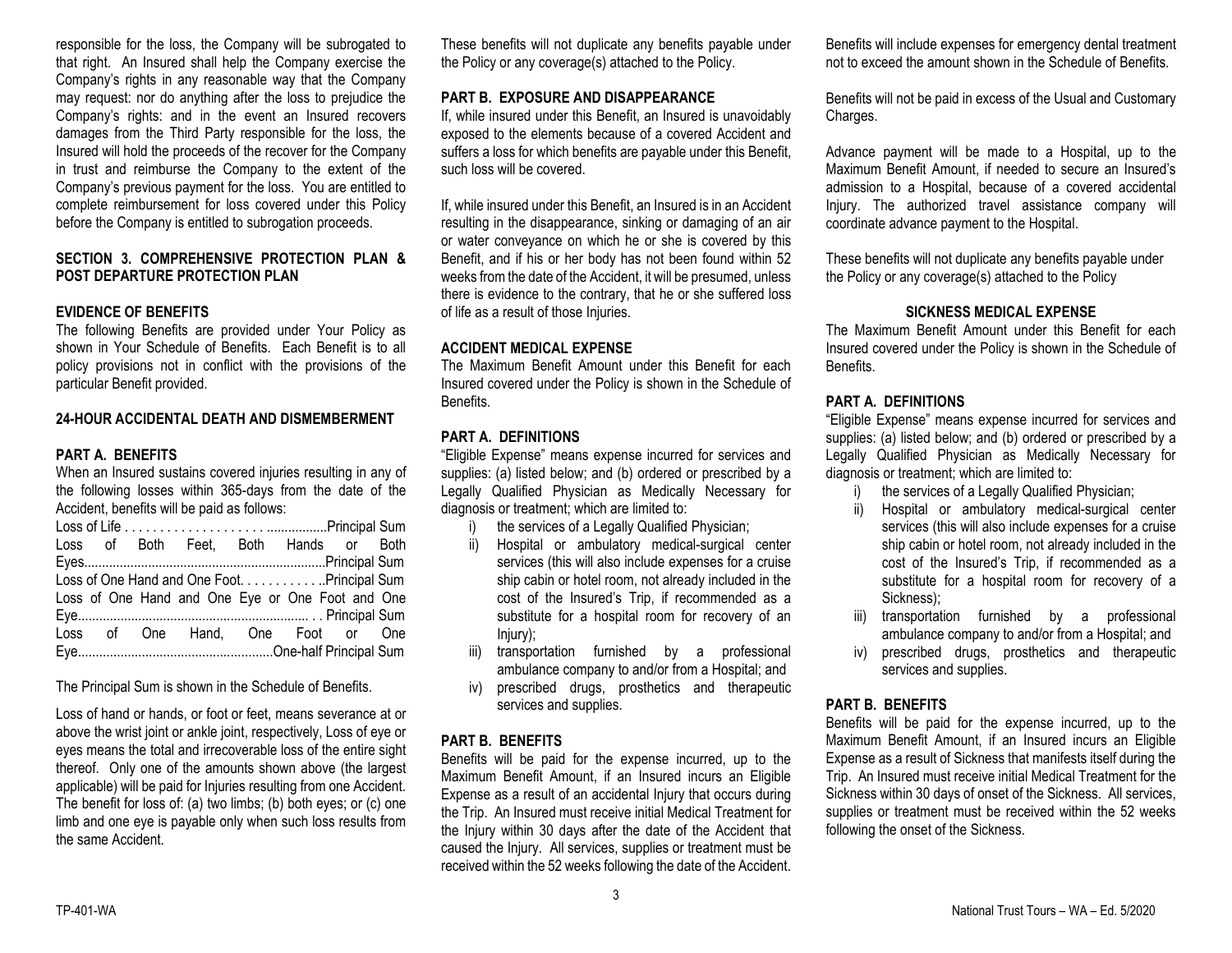Benefits will include expenses for emergency dental treatment not to exceed the amount shown in the Schedule of Benefits.

Benefits will not be paid in excess of the Usual and Customary Charges.

Advance payment will be made to a Hospital, up to the Maximum Benefit Amount, if needed to secure an Insured's admission to a Hospital, up to the Maximum Benefit Amount, because of a covered Sickness. The authorized travel assistance company, if any, will coordinate advance payment to the Hospital.

These benefits will not duplicate any benefits payable under the Policy or any coverage(s) attached to the Policy.

### **TRIP CANCELLATION**

*(DOES NOT APPLY TO POST-DEPARTURE PLAN)* The Maximum Benefit Amount is shown in Your Schedule of Benefits.

### **BENEFITS**

Benefits will be paid up to the Maximum Benefit Amount, to cover an Insured for the unused, non-refundable and prepaid expenses for Travel Arrangements when an Insured is prevented from taking his or her Trip due to:

- a) Sickness, Injury or death involving You or Your Traveling Companion or You or Your Traveling Companion's Business Partner or Your Family Member which results in medically imposed restrictions as certified by a Legally Qualified Physician at the time of loss preventing the Insured's continued participation in the Trip;
- b) Unannounced Strike that causes complete cessation of services of the Insured's Common Carrier for at least 12 consecutive hours;
- Weather that causes complete cessation of services of the Insured's Common Carrier for at least 6 consecutive hours;
- d) Employer termination or layoff affecting You or a person(s) sharing the same room during Your Trip. Employment must have been with the same employer for at least one (1) consecutive year;
- e) Your Primary Residence or that of Your Traveling Companion is rendered uninhabitable by unforeseen circumstances;
- f) Burglary of You or Your Traveling Companion's primary residence within 10 days of departure of the Trip;
- g) Felonious Assault of the Insured or a Traveling Companion within 10 days of departure or during the Trip;
- h) Bankruptcy or Default of an airline, cruise line, or tour operator (other than the travel agency from whom You purchased the travel arrangements) which stops service more than fourteen (14) days following the Effective Date.
- Terrorism in a country which is part of the Trip, which causes the United States Department of State to issue a travel warning that an Insured should not travel within that country for a period of time that would include the Trip. Such travel warning must be made after the Effective Date:
- j) Hijack, quarantine, jury duty, or court ordered appearance as a witness in a legal action in which an Insured or Traveling Companion is not a party (except law enforcement officers);
- k) The Insured or Traveling Companion is called to emergency military duty for a national disaster other than war;
- l) Traffic accident, substantiated by a police report, directly involving either the Insured or Traveling Companion while en route to a scheduled point of departure;
- m) If the Travel Supplier cancels Your Trip, You are eligible for the benefit amount shown in the Schedule of Benefits for the reissue fee charged by the airline for each of the Insureds' tickets. You must have protected the entire cost of their Trips, including the airfare.

### **Single Supplement**

Benefits will be paid, up to the Maximum Benefit Amount, for the additional cost incurred as a result of a change in the per person occupancy rate for prepaid Travel Arrangements if a Traveling Companion has his or her Trip delayed, canceled or interrupted for a covered reason and You do not cancel.

These benefits will not duplicate any benefits payable under the Policy or any coverage(s) attached to the Policy.

### **TRIP INTERRUPTION**

The Maximum Benefit Amount is shown in the Schedule of Benefits.

### **BENEFITS**

Benefits will be paid, up to the Maximum Benefit Amount, for the non-refundable, unused portion of the prepaid expenses for Travel Arrangements and/or the additional cost for one way Economy Transportation for the Insured to return to their

4

original destination or rejoin their Trip less the value of the original unused return travel ticket when an Insured is prevented from completing his or her Trip due to:

- a) Sickness, Injury or death involving You or Your Traveling Companion or You or Your Traveling Companion's Business Partner or Your Family Member which results in medically imposed restrictions as certified by a Legally Qualified Physician at the time of loss preventing the Insured's continued participation in the Trip;
- b) Unannounced Strike that causes complete cessation of services of the Insured's Common Carrier for at least 12 consecutive hours;
- c) Weather that causes complete cessation of services of the Insured's Common Carrier for at least 6 consecutive hours;
- d) Employer termination or layoff affecting You or a person(s) sharing the same room during Your Trip. Employment must have been with the same employer for at least one (1) consecutive year;
- e) Your Primary Residence or that of Traveling Companion is rendered uninhabitable by unforeseen circumstances;
- f) Burglary of You or Your Traveling Companion's primary residence within 10 days of departure of the Trip;
- g) Felonious Assault of an Insured or a Traveling Companion within 10 days of departure or during the Trip;
- h) Bankruptcy or Default of an airline, cruise line, or tour operator (other than the travel agency from whom You purchased the travel arrangements) which stops service more than fourteen (14) days following the Effective Date.
- i) Terrorism in a country which is part of the Trip, which causes the United States Department of State to issue a travel warning that an Insured should not travel within that country for a period of time that would include the Trip. Such travel warning must be made after the Effective Date:
- j) Hijack, quarantine, jury duty, or court ordered appearance as a witness in a legal action in which an Insured or Traveling Companion is not a party (except law enforcement officers);
- k) The Insured or Traveling Companion is called to emergency military duty for a national disaster other than war;
- l) Traffic accident, substantiated by a police report, directly involving either the Insured or Traveling Companion while en route to a scheduled point of departure;
- m) If the Travel Supplier cancels Your Trip, You are eligible for the benefit amount shown in the Schedule of Benefits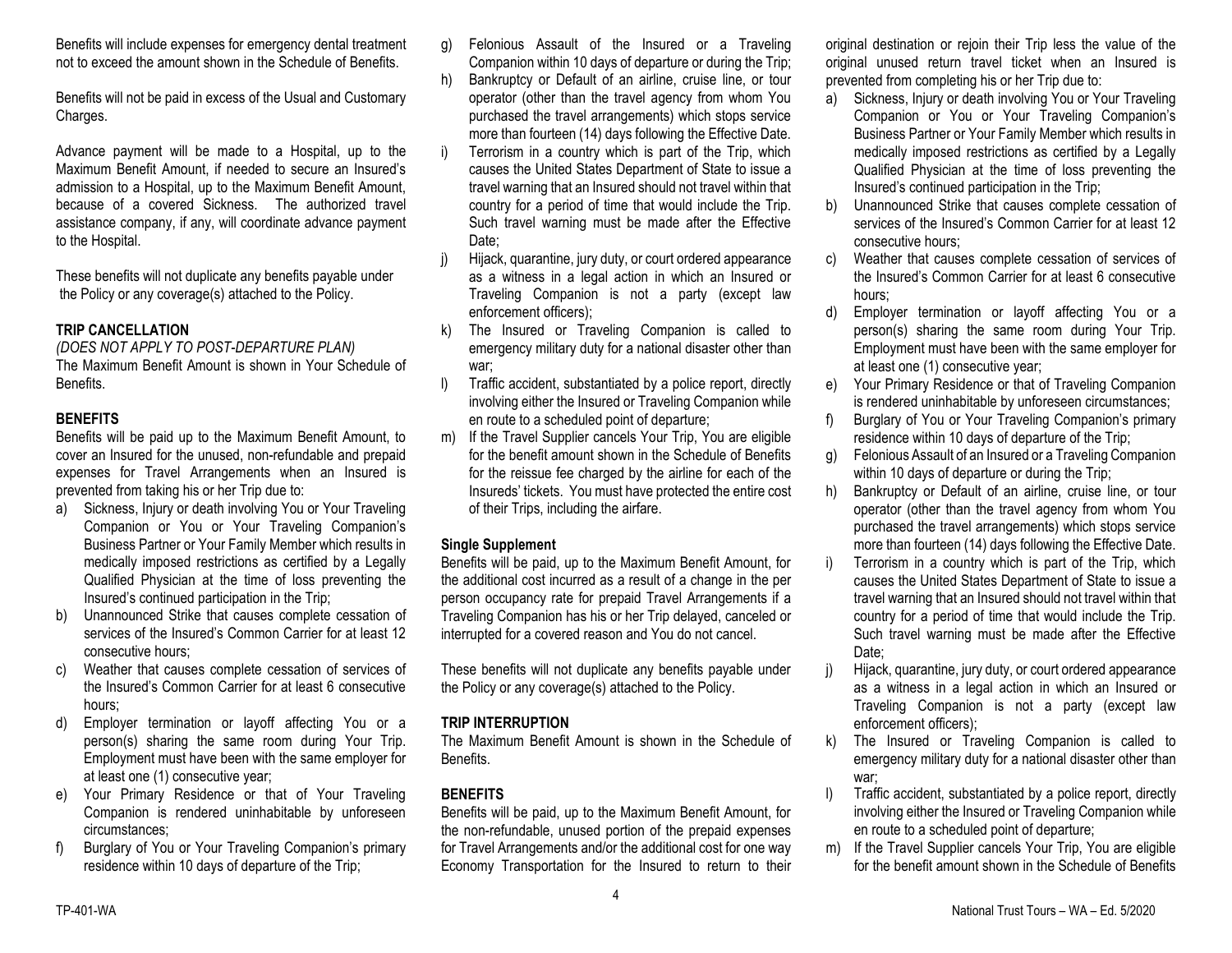for the reissue fee charged by the airline for each of the Insureds' tickets. You must have protected the entire cost of their Trips, including the airfare.

These benefits will not duplicate any benefits payable under the Policy or any coverage(s) attached to the Policy.

### **BAGGAGE AND PERSONAL EFFECTS**

The Maximum Benefit Amount is shown in the Schedule of Benefits.

### **PART A. DEFINITIONS**

"Baggage and Personal Effects" means goods being used by an Insured during a Trip. The term Baggage and Personal Effects does not include:

- a) animals;
- b) automobiles and automobile equipment;
- c) boats or other vehicles or conveyances;
- d) trailers;
- e) motors;
- f) aircraft;
- g) bicycles, except when checked as baggage with a Common Carrier;
- h) household effects and furnishings;
- i) antiques and collectors items;
- j) sunglasses, contact lenses, artificial teeth, dental bridges or hearing aids;
- k) prosthetic limbs;
- l) prescribed medications;
- m) keys, money, credit cards, tickets, documents or securities, (except as coverage is otherwise specified under the Policy), stamps;
- n) professional or occupational equipment or property, whether or not electronic business equipment; or
- o) telephones, computer hardware or software.

### **PART B. BENEFITS**

For Baggage and Personal Effects: Coverage will be provided to an Insured: (a) against all risks of permanent loss, theft or damage to baggage and personal effects; (b) subject to all Exclusions and Limitations in the Policy; (c) up to the Maximum Benefit Amount; and (d) occurring while this coverage is in force.

(a) The Company will pay the lesser of the following amounts up to the Per Article Maximum shown in the Schedule of Benefits:

- i) the actual cash value at the time of loss, theft or damage; or
- ii) the cost to repair or replace the article with material of a like kind and quality.

The Company will pay the Combined Maximum shown in the Schedule of Benefits for jewelry, watches, articles consisting in whole or in part of silver, gold or platinum, articles trimmed with fur, cameras and their accessories and related equipment.

The Company will pay the amount shown in the Schedule of Benefit for the cost of replacing a passport or visa.

The Company will pay the amount shown in the Schedule of Benefit for the cost associated with the unauthorized use of lost or stolen credit cards, subject to verification that the Insured has complied with all conditions of the credit card company.

**For Baggage Delay**: If, while on a Trip, an Insured's checked baggage is delayed or misdirected by a Common Carrier for more than 24 hours from his or her time of arrival at a destination other than Your place of permanent residence, benefits will be paid, up to the Maximum Benefit Amount, for the actual expenditure for necessary personal effects. An Insured must be a ticketed passenger on a Common Carrier. The Common Carrier must certify the delay or misdirection. Receipts for the purchases must accompany any claim.

# **PART C. CONDITIONS**

Benefits will not be paid for any expenses which have been reimbursed or for any services which have been provided by the Common Carrier, hotel or Travel Supplier; nor will benefits be paid for loss or damage to property specifically covered under any other insurance.

These benefits will not duplicate any benefits payable under the Policy or any coverage(s) attached to the Policy.

## **PART D. ADDITIONAL LIMITATIONS AND EXCLUSIONS SPECIFIC TO BAGGAGE AND PERSONAL EFFECTS**

Benefits are not payable for any loss caused by or resulting from:

- a) breakage of brittle or fragile articles:
- b) wear and tear or gradual deterioration:
- c) confiscation or appropriation by order of any government or custom's rule:
- d) theft or pilferage while left in any unlocked vehicle:
- e) property illegally acquired, kept, stored or transported:
- f) an Insured's negligent acts or omissions: or

g) property shipped as freight or shipped prior to the Scheduled Departure Date.

### **PART E. ADDITIONAL CLAIMS PROVISIONS SPECIFIC TO BAGGAGE**

Your Duties After Loss of or Damage to Property or Delay of Baggage: In case of loss, theft, damage or delay of baggage or personal effects, and You must:

- a) take all reasonable steps to protect, save or recover the property:
- b) promptly notify, in writing, either the police, hotel proprietors, ship lines, airlines, railroad, bus, airport or other station authorities, tour operators or group leaders, or any Common Carrier or bailee who has custody of an Insured's property at the time of loss:
- c) produce records needed to verify the claim and its amount ,and permit copies to be made:
- d) provide to the Company, within 90 days from the date of loss, a detailed proof of loss signed and sworn to: and
- e) be examined, if requested.

**Reductions in the Amount of Insurance:** The applicable benefit amount will be reduced by the amount of benefits, if any, previously paid for any loss or damage under this coverage for this Trip.

**No Benefit to Bailee:** This insurance shall not benefit any Common Carrier or bailee.

# **TRIP DELAY**

The Maximum Benefit Amount is shown in Your Schedule of Benefits.

# **BENEFITS**

If an Insured is delayed for more than the number of hours shown in the Schedule of Benefits while en route to or from a Trip, due to:

- a) any delay of a Common Carrier. The delay must be certified by the Common Carrier;
- b) a traffic accident in which an Insured or Traveling Companion are not directly involved (must be substantiated by a police report);
- c) lost or stolen passports, travel documents or money (must be substantiated by a report to the police or the appropriate authority); or
- d) quarantine, hijacking, strike, natural disaster, terrorism or riot;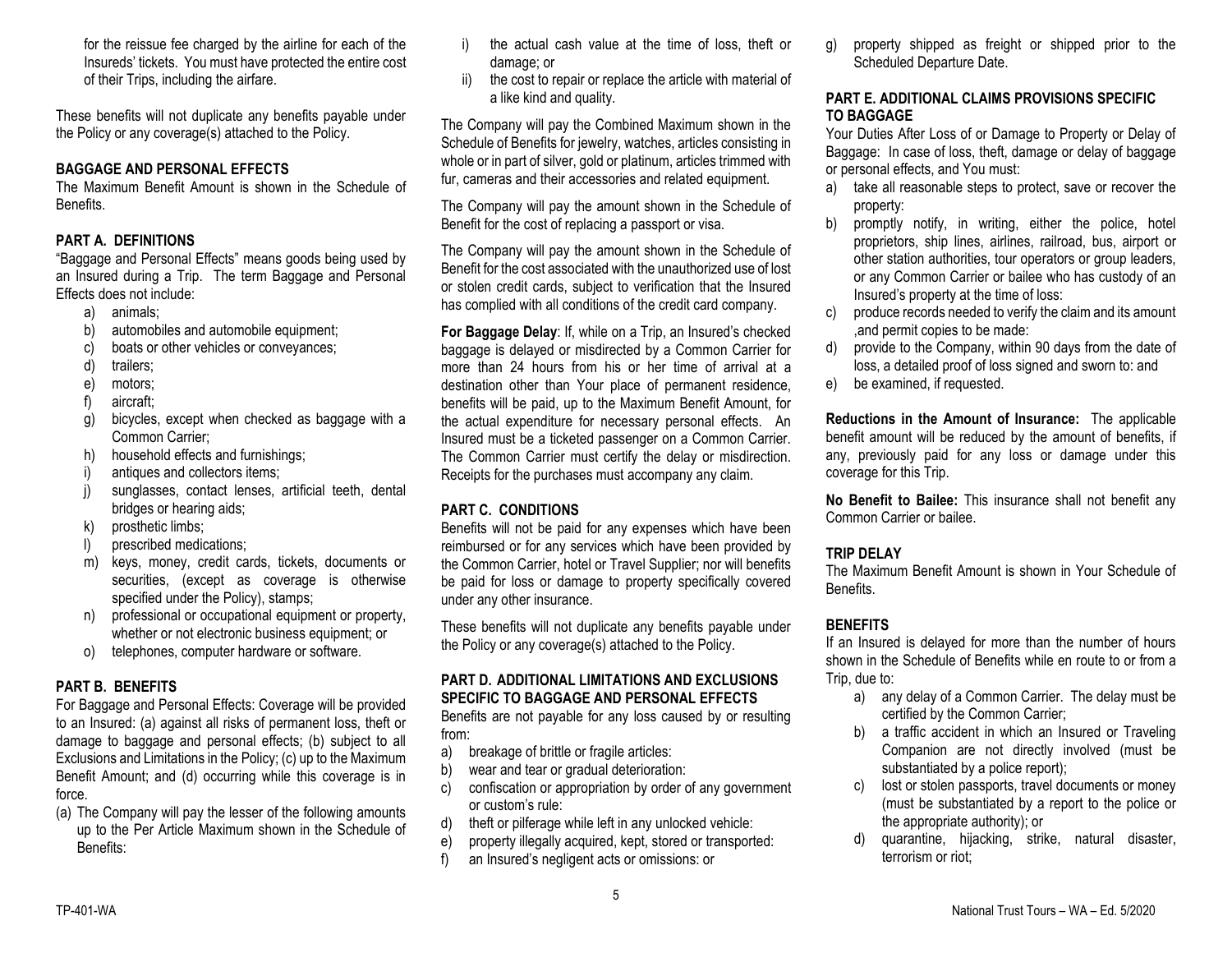e) documented weather condition preventing the Insured from getting to the point of departure;

benefits will be paid, on a one-time basis, up to the Maximum Benefit Amount, for:

- a) the Additional Transportation Cost from the point where an Insured was delayed to a destination where he or she can join the Trip;
- b) the Additional Transportation Cost to return an Insured to his or her originally scheduled return destination;
- c) reasonable accommodation and meal expenses (up to the daily amount shown in the Schedule of Benefits); and
- d) the non-refundable, unused portion of the prepaid expenses for the Trip.

Benefits will not be paid for any expenses that have been reimbursed or for any services that have been provided by the Common Carrier.

These benefits will not duplicate any benefits payable under the Policy or any coverage(s) attached to the Policy.

### **MISSED CONNECTION**

The Maximum Benefit Amount is shown in the Schedule of Benefits.

### **BENEFITS**

If an Insured is delayed for more than the number of hours shown on the Schedule of Benefits while en route to a Trip, due to:

- a) any delay of a Common Carrier. The delay must be certified by the Common Carrier; or
- b) documented weather condition preventing the Insured from getting to the point of departure;

Benefits will be paid, on a one-time basis, up to the Maximum Benefit Amount, for:

- a) the Additional Transportation Cost to join the cruise or tour;
- b) reasonable accommodation and hotel expenses;

Benefits will not be paid for any expenses that have been reimbursed or for any services that have been provided by the Common Carrier.

These benefits will not duplicate any benefits payable under the Policy or any coverage(s) attached to the Policy.

#### **EMERGENCY MEDICAL EVACUATION AND MEDICAL REPATRIATION**

The Maximum Benefit Amount is shown in the Schedule of Benefits.

# **PART A. BENEFITS**

When an Insured suffers loss of life for any reason or incurs a Sickness or Injury during the course of a Trip, the following benefits are payable, up to the Maximum Benefit Amount.

#### 1. **For Emergency Medical Evacuation:**

If the local attending Legally Qualified Physician and the authorized travel assistance company's medical director, if any, determine that transportation to a Hospital or medical facility is Medically Necessary to treat an unforeseen Sickness or Injury which is acute or life threatening and adequate Medical Treatment is not available at a local Hospital, benefits are payable for the Usual and Customary Charges for the Transportation Expense incurred for transportation to the closest Hospital or medical facility capable of providing adequate treatment.

If an Insured is in the Hospital for more than seven consecutive days, the Company will pay to return by Economy Transportation, the Insured's dependent children who are under 18 years of age and accompanying an Insured on the Trip, to their home, with an attendant, if considered necessary by the travel assistance company, if any.

If an Insured is in a Hospital alone for more than 7 consecutive days, the Company will pay to transport one person, chosen by the Insured, by Economy Transportation, for a single visit to and from his or her bedside.

### 2. **For Medical Repatriation:**

a) If the local attending Legally Qualified Physician and the authorized travel assistance company, if any, determine that it is Medically Necessary for an Insured to return to his or her place of permanent residence because of an unforeseen Sickness or Injury which is acute or life-threatening, the Transportation Expense incurred will be paid for an Insured's return to his or her permanent residence via:

i) one-way Economy Transportation; or

ii) commercial upgrade, based on an Insured's condition as recommended by the local attending Legally Qualified Physician and verified in writing.

Transportation must be via the most direct and economical route.

b) If the local attending Legally Qualified Physician and the authorized travel assistance company, if any, determine that it is Medically Necessary for an Insured to return to his or her place of permanent residence for continued treatment of an unforeseen Sickness or Injury which is acute or life-threatening, the Transportation Expense incurred will be paid for transportation to the Hospital or medical facility closest to an Insured's permanent place of residence capable of providing that treatment. Transportation must be by the most direct and<br>economical route Covered land or air Covered land or air transportation includes, but is not limited to, commercial stretcher, medical escort, or the Usual and Customary Charges for air ambulance, provided such transportation has been preapproved and arranged by the authorized travel assistance company.

For purposes of this Benefit, "Usual and Customary Charges" means charges that are, in the reasonable opinion of this company:

- 1. Within the range of usual charges for the same or a similar service or supply billed by most providers within the service area; or
- 2. justified by all the attending circumstances, including but not limited to, the time required to perform the service or procedure, the severity of the condition treated and the complexity of treatment of a particulate case.

These benefits will not duplicate any benefits payable under the Policy or any coverage(s) attached to the Policy.

### **PART B. CONDITIONS**

If benefits are payable under this Benefit and an Insured has other insurance that may provide benefits for this same loss, the Company reserves the right to recover from such other insurance. Benefits are calculated less the value of an unused return travel ticket. An Insured shall: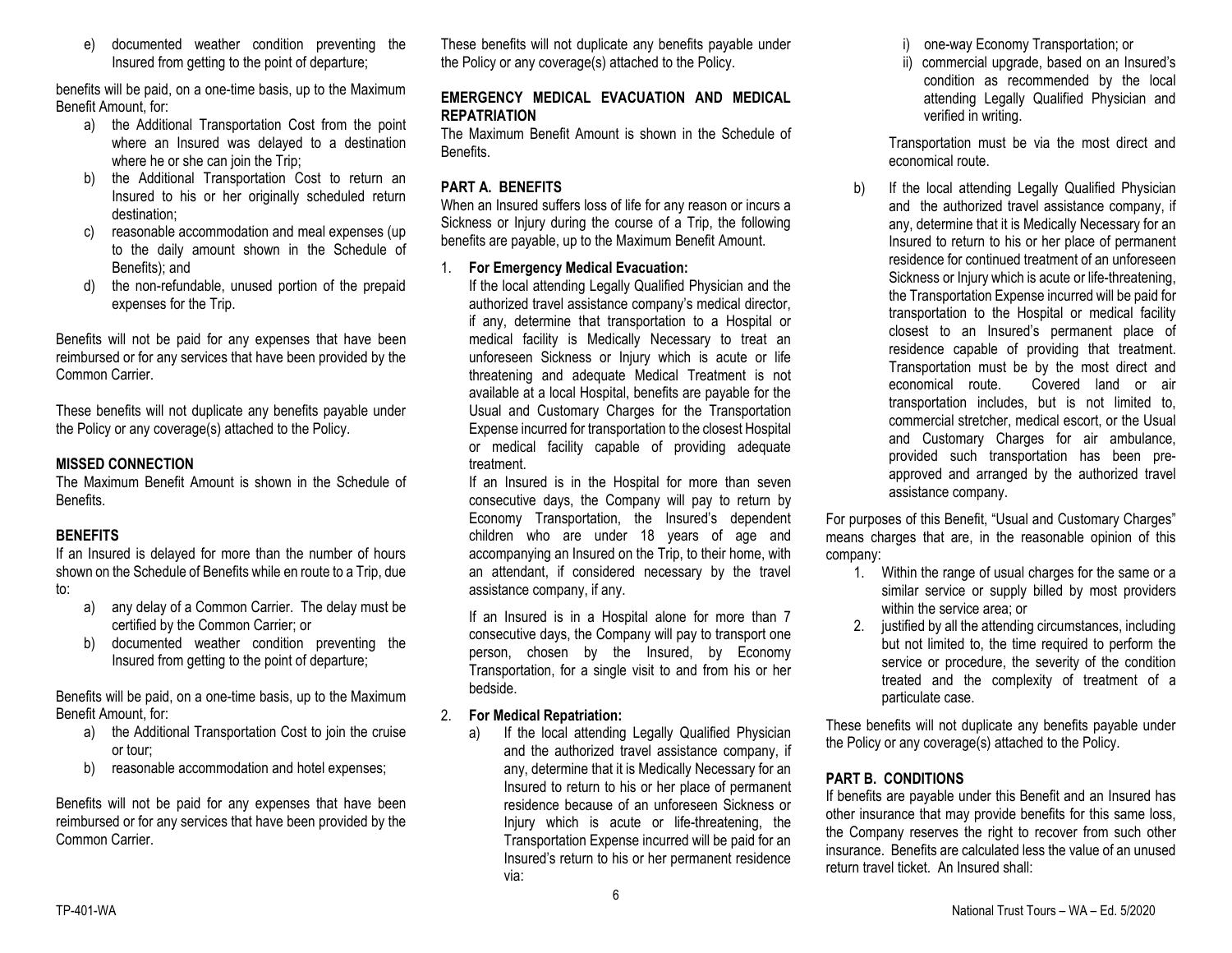- 1. notify the Company of any other insurance;
- 2. help the Company exercise the Company's rights in any reasonably way that the Company may request, including the filing and assignment of other insurance benefits;
- 3. not do anything after the loss to prejudice the Company's rights; and
- 4. reimburse to the Company, to the extent of any payment the Company has made, for benefits received from such other insurance.

### **CANCEL FOR ANY REASON BENEFIT**

**Optional Coverage:** Applicable only when purchased within 21 days of original plan purchase and if the appropriate additional premium has been paid.

If You cancel Your Trip for any reason not otherwise covered by this plan, benefits will be paid for 70% of the Prepaid, forfeited, non-refundable Payments or Deposits You paid for Your Trip provided:

- a) Your payment for this plan is received within 21 days of the date Your initial Payment or Deposit for Your Trip is received; and
- b) You insure 100% of the Prepaid Trip costs that are subject to cancellation penalties or restrictions and also insure within 21 days of the Payment or Deposit for those Travel Arrangements the cost of any subsequent Travel Arrangements (or any other Travel Arrangements not made through Your travel agent) added to Your Trip; and
- c) You cancel Your Trip 48 hours or more before Your Scheduled Departure Date.

#### **GENERAL LIMITATIONS AND EXCLUSIONS FOR ALL BENEFITS**

Benefits are not payable for Sickness, Injuries or losses of You, Your Traveling Companion, You or Your Traveling Companion's Family Member, or Your Business Partner:

- 1. resulting from suicide, attempted suicide or any intentionally self-inflicted injury while sane or insane;
- 2. resulting from an act of declared or undeclared war;
- 3. while participating in maneuvers or training exercises of an armed service;
- 4. while riding, driving or participating in races, or speed or endurance contests;
- 5. while mountaineering (engaging in the sport of scaling mountains generally requiring the use of picks, ropes, or other special equipment);
- 6. while participating as a member of a team in an organized sporting competition;
- 7. while participating in skydiving, hang gliding, bungee cord jumping, scuba diving or deep sea diving;
- 8. while piloting or learning to pilot or acting as a member of the crew of any aircraft;
- 9. received as a result or consequence of being intoxicated, as specifically defined in the Policy, or under the influence of any controlled substance unless administered on the advice of a Legally Qualified Physician (except for **Accidental Death and Dismemberment, Accident Medical, and Sickness Medical** benefits;
- 10. for **Accidental Death and Dismemberment, Accident Medical, and Sickness Medical** benefits; due to alcoholism and drug addiction;
- 11. to which a contributory cause was the commission of or attempt to commit a felony or being engaged in an illegal occupation;
- 12. due to normal childbirth, normal pregnancy (except complications of pregnancy) or voluntarily induced abortion;
- 13. for dental treatment (except as coverage is otherwise specifically provided herein);
- 14. due to a Pre-existing Condition, as defined in this Policy. The Pre-existing Condition Limitation does not apply to: "**Emergency Medical Evacuation**" or the "**Medical Repatriation**" benefits;
- 15. for mental or nervous disorders, unless hospitalized; or
- 16. loss or damage (including death or injury) and any associated cost or expense resulting directly or indirectly from the discharge, explosion or use of any device, weapon or material employing or involving nuclear fission, nuclear fusion or radioactive force, or chemical, biological, radiological or similar agents, whether in time of peace or war, and regardless of who commits the act, regardless or any other cause or event contributing concurrently or in any other sequence thereto(except for **Accidental Death and Dismemberment, Accident Medical, and Sickness Medical** benefits.

**ADDITIONAL LIMITATION SPECIFIC TO TRIP CANCELLATION**: All cancellations must be reported directly to the Travel Supplier within 72 hours of the event causing the need to cancel, unless the event prevents it, and then as soon as is reasonably possible. If the cancellation is not reported within the specified 72-hour period, the Company will not pay for additional charges which would not have been incurred had

an Insured notified the Travel Supplier in the specified period. If the event prevents You from reporting the cancellation, the 72-hour notice requirement does not apply; however, You must, if requested, provide proof that said event prevented You from reporting the cancellation within the specified period.

#### **ADDITIONAL LIMITATIONS AND EXCLUSIONS SPECIFIC TO BAGGAGE AND PERSONAL EFFECTS**

Benefits are not payable for any loss caused by or resulting from:

- a) breakage of brittle or fragile articles:
- b) wear and tear or gradual deterioration:
- c) confiscation or appropriation by order of any government or custom's rule:
- d) theft or pilferage while left in any unlocked vehicle:
- e) property illegally acquired, kept, stored or transported:
- f) an Insured's negligent acts or omissions: or
- g) property shipped as freight or shipped prior to the Scheduled Departure Date.

### **ADDITIONAL CLAIMS PROVISIONS SPECIFIC TO BAGGAGE**

Your Duties After Loss of or Damage to Property or Delay of Baggage: In case of loss, theft, damage or delay of baggage or personal effects, and You must:

- a) take all reasonable steps to protect, save or recover the property:
- b) promptly notify, in writing, either the police, hotel proprietors, ship lines, airlines, railroad, bus, airport or other station authorities, tour operators or group leaders, or any Common Carrier or bailee who has custody of an Insured's property at the time of loss:
- c) produce records needed to verify the claim and its amount ,and permit copies to be made:
- d) provide to the Company, within 90 days from the date of loss, a detailed proof of loss signed and sworn to: and
- e) be examined, if requested.

**Reductions in the Amount of Insurance:** The applicable benefit amount will be reduced by the amount of benefits, if any, previously paid for any loss or damage under this coverage for this Trip.

**No Benefit to Bailee:** This insurance shall not benefit any Common Carrier or bailee.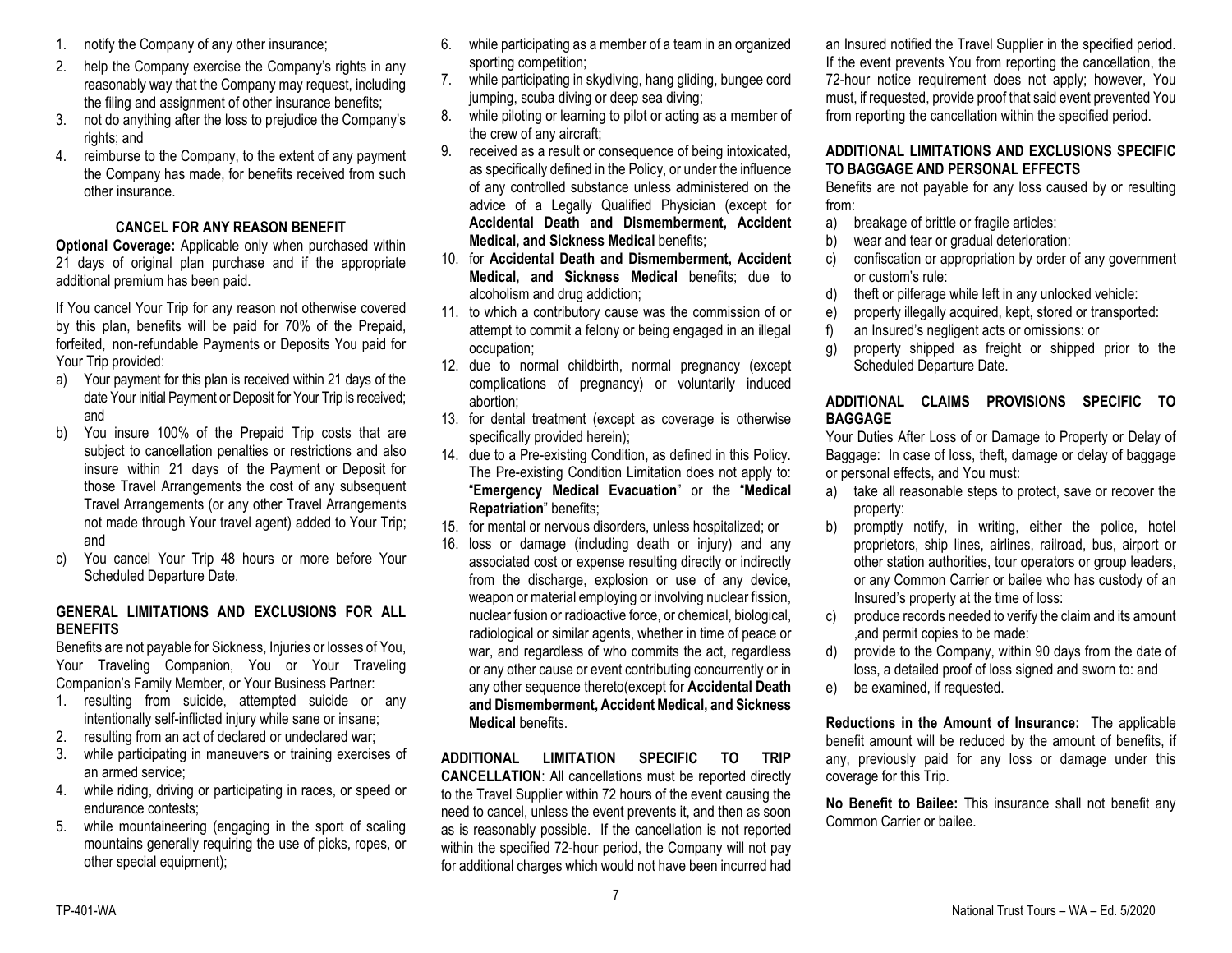#### **DEFINITIONS FOR ALL BENEFITS**

"Accident" means a sudden, unexpected, or unintended event that occurs while this Policy is in force and causes Injury.

"Additional Transportation Cost" means the actual cost incurred for one-way Economy Transportation by Common Carrier reduced by the value of an unused travel ticket.

"Bankruptcy" means the filing of a petition for voluntary or involuntary bankruptcy in a court of competent jurisdiction under Chapter 7 or Chapter 11 of the United States Bankruptcy Code 11 L.S.C. Subsection 101 et seq.

"Business Partner" means an individual who

- (a) is involved in a legal general partnership with You; or
- (b) is actively involved in the day-to-day management of Your business.

"Common Carrier" means any public land, air or water conveyance operating under a valid license providing for the transportation of passengers for hire.

"Default" means a material failure or inability to provide contracted services.

"Economy Transportation" means the lowest published available transportation rate for a ticket on a Common Carrier matching the original class of transportation that the Insured purchased for the Trip, reduced by the value of an unused return travel ticket.

"Family Member" means any of the following who resides in the United States, Canada or Mexico: You or Your Traveling Companion's legal spouse or common-law spouse where legal; legal guardian; son or daughter (adopted, foster, step or in-law); brother or sister (includes step or in-law), parent (includes step or in-law), grandparent (includes in-law), grandchild, aunt, uncle, niece or nephew.

"Hospital" means (a) a place which is licensed or recognized as a general hospital by the proper authority of the state in which it is located: (b) a place operated for the care and treatment of resident inpatients with a registered graduate nurse (RN) always on duty and with a laboratory and X-ray facility: (c) a place recognized as a general hospital by the Joint Commission on the Accreditation of Hospitals. Not included is a hospital or institution licensed or used principally: (1) for the treatment or care of drug addicts or alcoholics: or (2) as a clinic, continued or extended care facility, skilled nursing facility, convalescent home, rest home, nursing home or home for the aged.

"Inclement Weather" means any weather condition that delays the scheduled arrival or departure of a Common Carrier. "Injury" or "Injuries" means accidental bodily injuries: (a) received after the Effective Date and prior to the Insured's scheduled return date; and (b) resulting in loss independently of sickness and all other causes and certified by a Legally Qualified Physician.

"Insured means the Principal Insured and his or her Family Members, Business Partner, or Traveling Companion who are covered under the Principal Insured's Policy.

"Intoxicated" mean a blood alcohol level that equals or exceeds the legal limit for operating a motor vehicle in the state or jurisdiction where an Insured is located at the time of an incident.

"Legally Qualified Physician" means a physician or a Christian Science Practitioner (a) other than an Insured, a Traveling Companion or a Family Member: (b) practicing within the scope of his or her license: and (c) recognized as a physician in the place where the services are rendered.

"Maximum Benefit Amount" means the maximum amount payable for each coverage described herein and as shown in the Schedule of Benefits.

"Medical Treatment" means treatment advice or consultation by a Legally Qualified Physician.

"Medically Necessary" means a service or supply which: (a) is recommended by the attending Legally Qualified Physician: (b) is appropriate and consistent with the diagnosis in accord with accepted standards of community practice: (c) could not have been omitted without adversely affecting an Insured's condition or quality of medical care: (d) is delivered at the most appropriate level of care and not primarily for the sake of convenience: and (e) is not considered experimental unless coverage for experimental services or supplies is required by law.

"Pre-existing Condition means any Injury, sickness or condition (including any condition from which death ensures of You, or Your Traveling Companion, or Your and/or Your Traveling Companion's Family Member or Your Business Partner for which within the one hundred eighty (180) day period prior to the effective date of the Insured's coverage under this Policy which (a) manifested itself, became acute or exhibited symptoms which would have caused one to seek diagnosis, care or treatment; (b) required taking prescribed drugs or medicine, unless the condition for which the prescribed drug or medicine is taken remains controlled without any change in the required prescription; or (c) required medical treatment or treatment was recommended by a Legally Qualified Physician. "Principal Insured" means the individual named on the application who has purchased a Trip and who has paid the required cost for the Policy. You and Yours refer to the Principal Insured.

"Scheduled Departure Date" means the date on which You are originally scheduled to leave on the Trip.

"Scheduled Return Date" means the date on which You are originally scheduled to return to the point of origin or the original final destination.

"Schedule of Benefits" means the coverage confirmation provided to You following application and payment of the applicable premium.

"Sickness" means an illness or disease that is first manifested, diagnosed or treated by a Legally Qualified Physician after the effective date of insurance and while the Insured is covered under this Policy.

"Strike" means any stoppage of work: (a) as a result of a combined effort of workers which was unannounced and unpublished at the time travel services were purchased: and (b) which interferes with the normal departure and arrival of a Common Carrier.

"Third Party" means a person or entity other than an Insured or the Company.

"Transportation Expense" means: (a) the cost of conveyance of an Insured and any medical personnel (if Medically Necessary):and (b) Medically Necessary services or supplies. "Travel Arrangements" means:

(a) transportation:

(b) accommodations: and

(c) other specified services arranged by the Travel Supplier for the Trip.

"Traveling Companion" means a person or persons with whom a covered person has coordinated travel arrangements and intends to travel with during the trip.

"Travel Supplier" means any entity or organization that coordinates or supplies Your travel services for.

"Trip" means scheduled trips, tours or cruises for which (a) coverage is requested: and (b) the required premium is submitted prior to the Scheduled Departure Date.

"Usual and Customary Charges" means those comparable charges for similar treatment, services and supplies in the geographic area where treatment is performed.